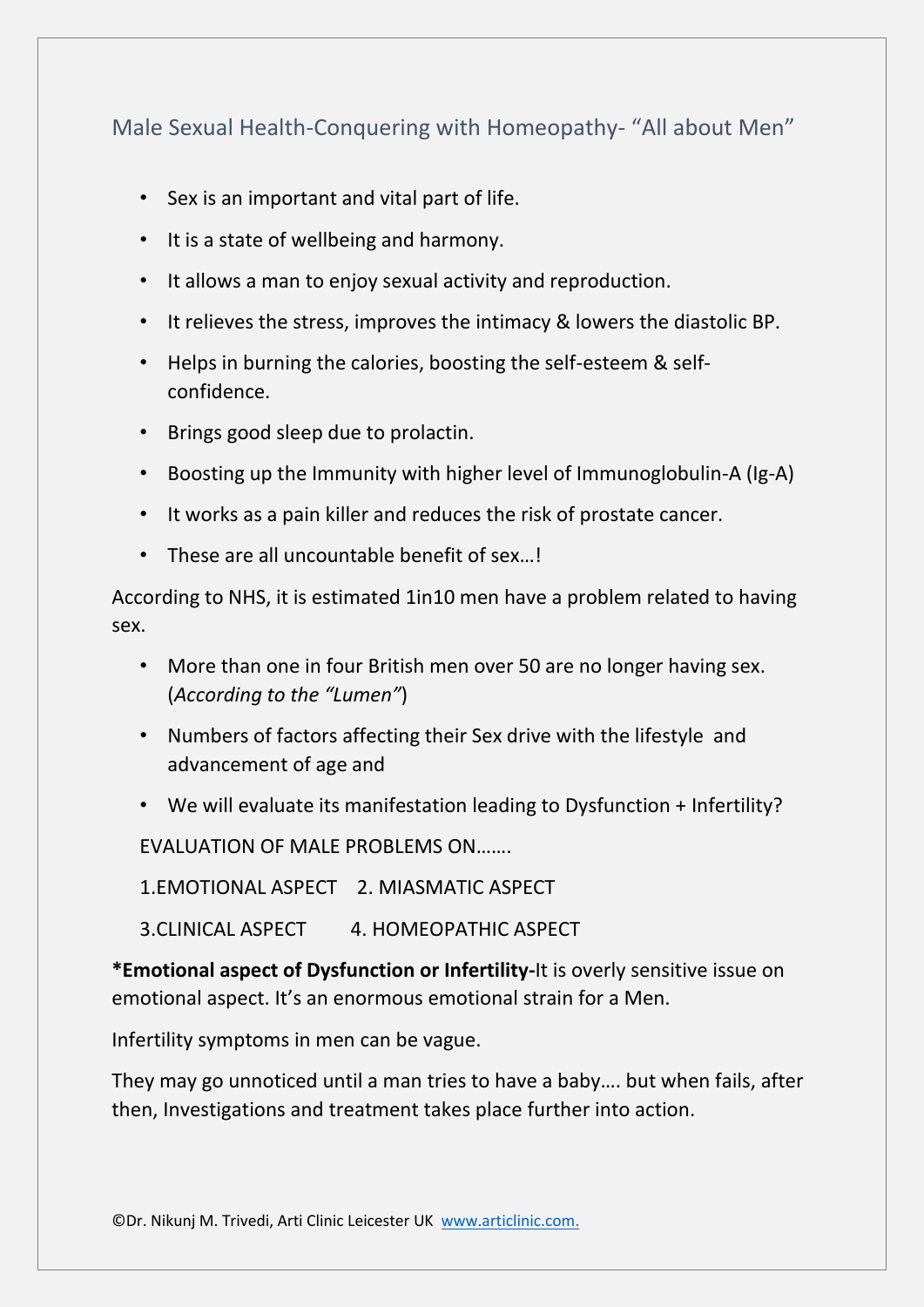Emotional aspect:

Infertility is overly sensitive issue on emotional aspect. Superadded with.

- Male Ego, Stress, Lack of confidence, feeling of guilt, Incapacity, Fear of Responsibility all these factors seriously affecting Libido (Sex Drive).
- Libido or Sex Drive is directly connected to Testosterone which is responsible for "Spermatogenesis"
- Neuro-endocrinologic factors, Like Thyroid dysfunction, High Prolactin, Diabetes etc.……thought to affect reproduction.
- Lifestyle, Habits, use of alcohol, recreational substances, Inhibition,

*Emotions are also related and connected with various abnormal and iatrogenic, somatic and Hormonal pathology affecting either both or single partner.*

## \***Miasmatic aspect… Miasmatically very complicated.**

Let`s see Role of **Miasm** on Male Infertility.

## *PSORIC SEXUAL SYMPTOMS.*

- All functional and psychological sexual disorders.
- Weakness of Sexual Organs due to prolonged sufferings of exhaustive disease
- Excessive and very high sexual desire.
- Full Moon and New Moon Aggravation.

## **SYPHILITIC SEXUAL SYMPTOMS**:

- Inability to perform= Erectile dysfunctions.
- Decreased Sexual Desire=Low Libido.
- All form of cancer…Penis, Prostate, Testicular etc.
- Depression associated Fear during sexual act, Leading to Performance Anxiety.
- AZOSPERMIA in Male.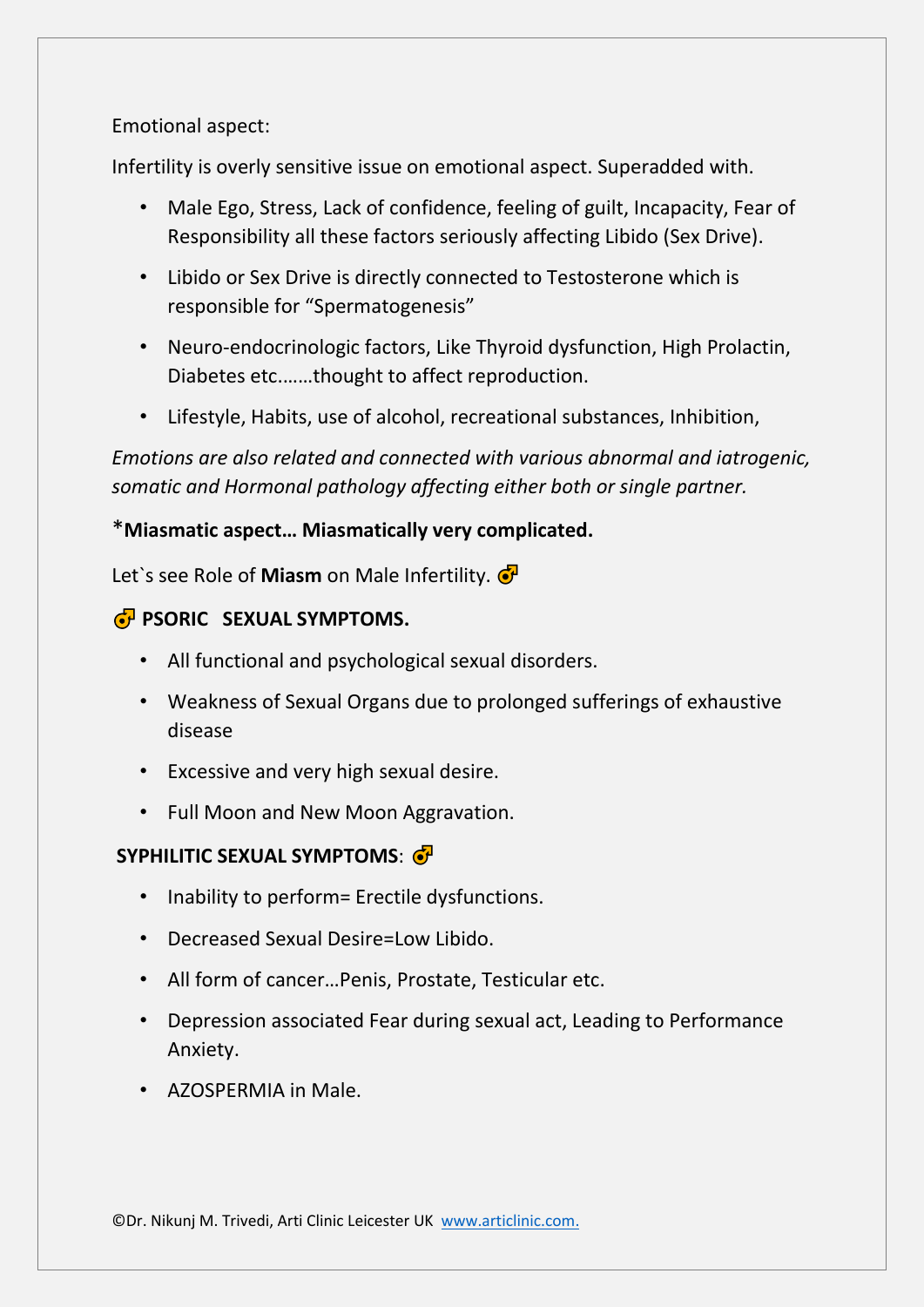## **SP**SYCOTIC SEXUAL SYMPTOMS

- Mind always concentrated on sex organs and sexual fancies.
- Sterility+ Infertility + Hyperprolactinaemia.
- Mental Weakness

## **TUBERCULAR SEXUAL SYMPTOMS:**

- Spermatorrhoea.
- Masturbation—Loss and Lack of all enthusiasm, depression, weakness of memory.
- Emission of Semen during Defecation or Micturition.
- Profound Weakness.
- Diarrhoea, Fever, Visual and Auditory Hallucinations.

## **\*Clinical aspect.**

To understand INFERTILITY on Clinical aspect, let us start with…

## *SPERM.*

It's a structural and functional unit of the Male Reproductive System. Sperm is a Male reproductive cell, which unites with the ovum in sexual reproduction to produce a new individual.

Sperm were first observed in 1677 by Antonie van Leeuwenhoek, using a microscope. He described them as being animalcules, means little, tiny animals.

Infertility is medically defined as a-

"Inability to conceive after multiple sustained attempts of unprotected (Vaginal) intercourse at least for 12 months.

## **Conditions related to Abnormal Sperms**

- 1. Aspermia=Complete absence of semen.
- 2. Astenozoospermia=Low Motility
- 3. Azospermia=Absence of sperm cell in semen
- 4. Hyper Spermia=Large semen volume
- 5. Hypo Spermia=Small semen volume
- 6. Oligospermia=Few spermatozoa in semen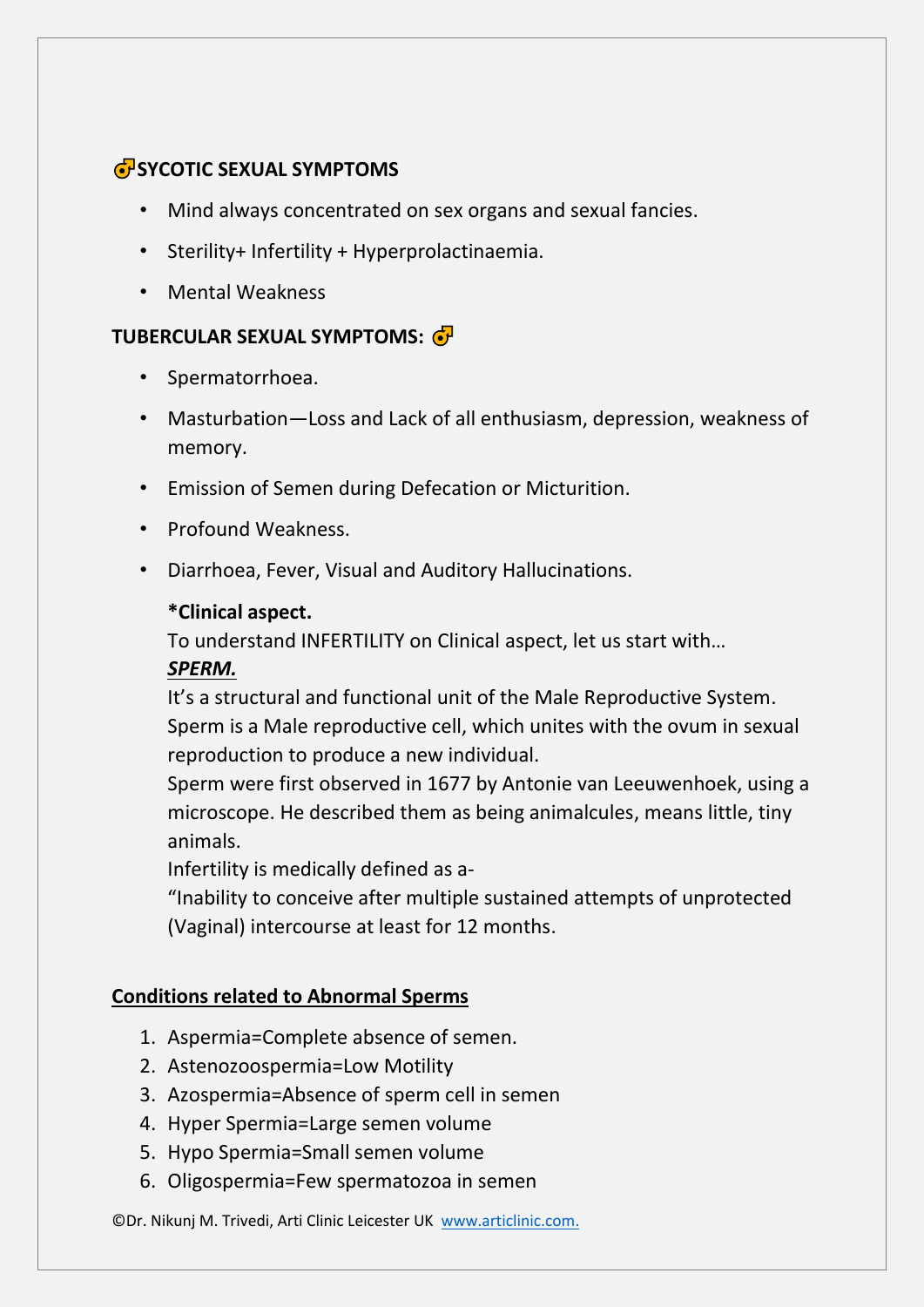- 7. Necrospermia=Dead or Immotile sperms
- 8. Teratospermia=Sperm with abnormal morphology
- 9. Pyospermia= Presence of pus in semen.

## **HOMEOPATHIC APPROACH**

Let`s understand some basic Rubrics:

**Aspermia**= means→ *Complete lack of seminal fluid and sperms*

Rubrics to select:

1. Atrophy Testes: Agnus, Ant.Crude, Arg.Nit, Iodium.

2. Inflammation Testes: Arg.Nit, Bapt., Conium, Puls., Parotidinum, Rhus.Tox.

- 3. Injury-Testes: Arnica, Hypericum, Rhus.Tox, Staphys.
- 4. Induration-Testes: Baptisia, Clematis Erecta, Parotidinum, Rhodod.
- 5. Ejaculation: Absent: Agaricus
- General Homeopathic Remedies which helps in ASPERMIA, are

*\*Agaricus, \*Agnus Cast-Q, \*Ant.Crud, \*Arg.Nit, \*Iodium, \*Rhodod.*

Understanding of Rubrics for Non-Obstructive Azospermia

**AZOSPERMIA** means→ Complete *Absence of Sperm in Ejaculate.* 

*There are two types of Azospermia.*

*1.Obstructive and 2. Non-Obstructive*

*Obstructive*→ *Hydrocele, Varicocele etc. are commonly come across in our practice.*

*Rubrics for Non-Obstructive Azospermia:*

| 1.Atrophy: Testes             | 5. Enlarged Spermatic Cord                |
|-------------------------------|-------------------------------------------|
| 2.Atrophy-Sexual excess after | 6. Enlarged Testes-Rt. Or Lt.             |
| 3. Ejaculation: Absent        | 7. Erection-Fruitless, Erection:          |
| 4. Ejaculation: Difficult     | <b>Wanting, Firmness Increased-Testes</b> |
|                               | 8. Haematocele, Rt. Or Lt., Hydrocele     |
|                               | Rt. or Lt.                                |
|                               |                                           |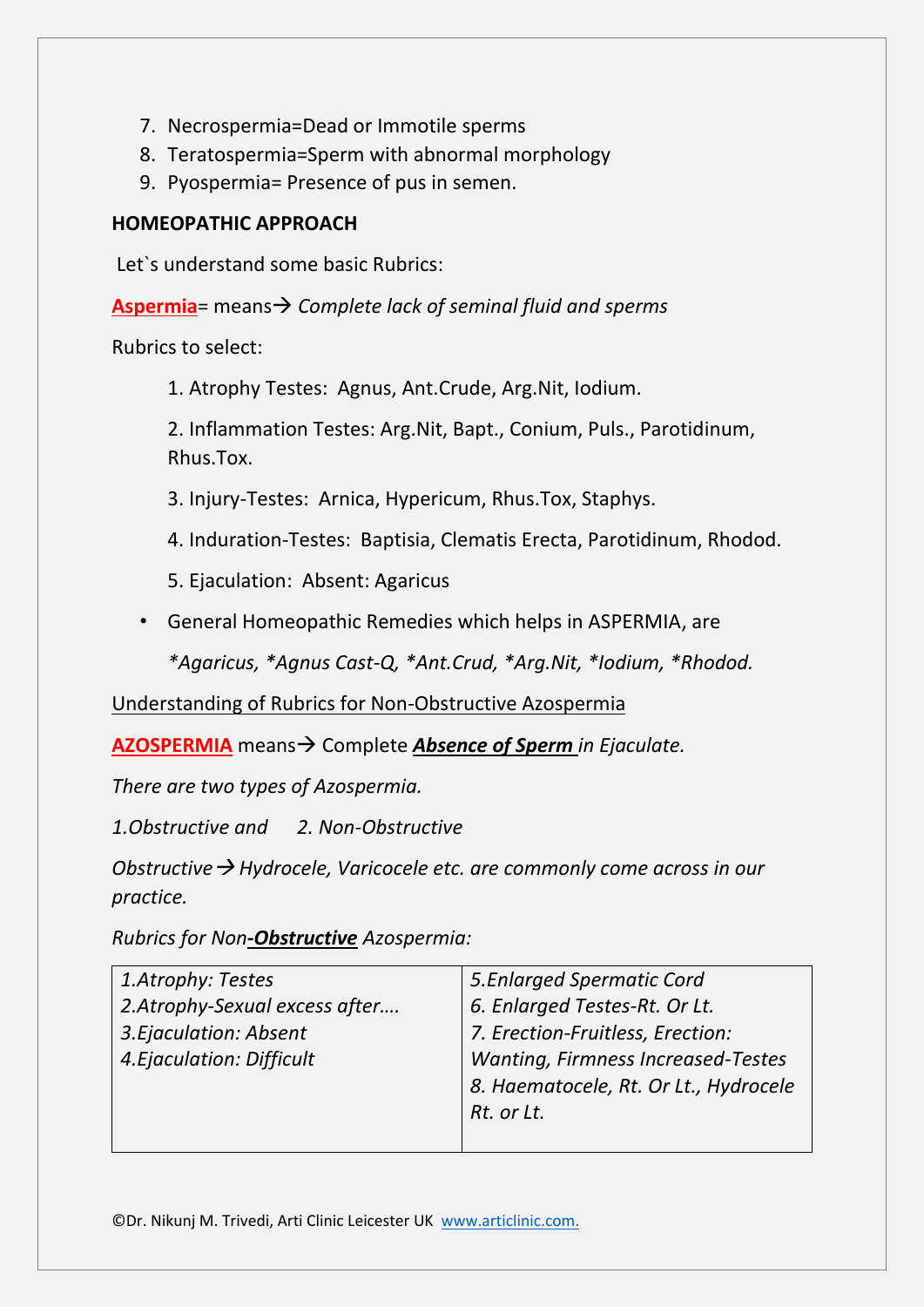# **Obstructive** Azospermia due to **Varicocele**

- A cystic accumulation of blood in the spermatic cord.
- Most common anatomical abnormality of the veins, especially Pampiniform plexus.
- Mostly found on left side where Spermatic vein empties in the left renal vein.

In short varicocele causes insufficient drainage of the blood from the testes that causes excessive pooling of the blood resulting into higher intra-scrotal temperature.

## **Homeopathic Rubrics:**

- Pain-Scrotum
- Swelling-Scrotum
- Varicocele
- Scrotum-Skin-Colour-Blue
- Swelling: Scrotum: after straining

## **Homeopathic Remedies:**

- *Aesculus-Q,*
- *Bell,*
- *Calc.Carb,*
- *Hamamelis,*
- *Ruta,*
- *Puls,*
- *Lyco,*
- *Silicea*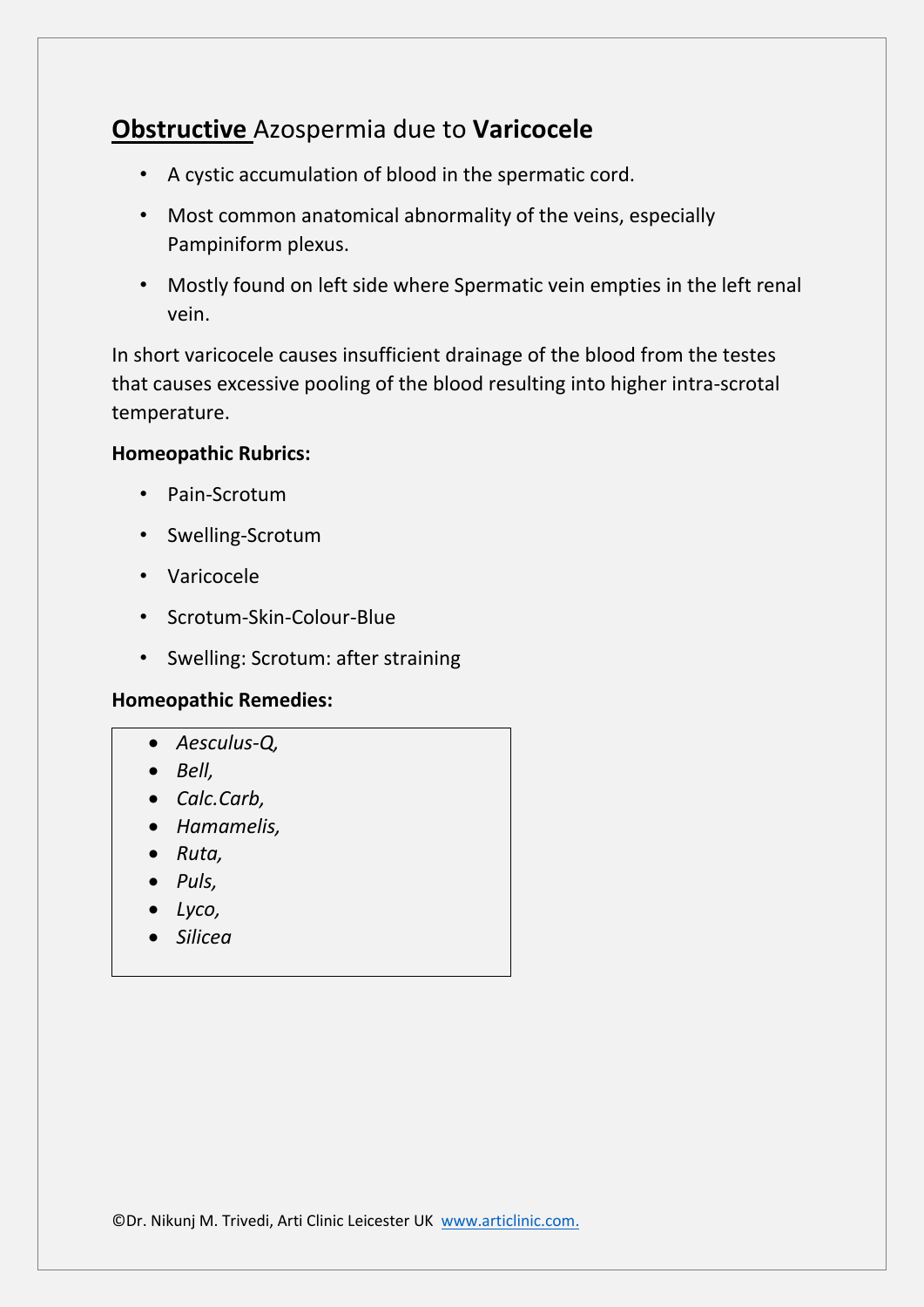**Let us understand, ED means Erectile Dysfunction and Impotence.**

| <b>ERECTILE DYSFUNCTION= ED</b>    | <b>IMPOTENCE</b>                        |
|------------------------------------|-----------------------------------------|
|                                    | The Latin term                          |
|                                    | "impotentia coeundi "describes          |
| Erectile dysfunction refers to the | simple inability to insert the penis    |
| inability to achieve orgasm with   | into the vagina.                        |
| adequate stimulation resulting in  | Mostly such condition is due to         |
| either delayed ejaculation or no   | psychological causes.                   |
| ejaculation.                       | It is a sexual dysfunction in male that |
|                                    | involves an inability to achieve or     |
|                                    | maintain an erection, enough to         |
|                                    | perform sexual intercourse.             |
|                                    | The cause may be physiological or       |
|                                    | psychological: among the most           |
|                                    | common causes are anxiety, stress       |
|                                    | and emotional conflicts.                |
|                                    |                                         |

## Classification of Erectile dysfunction: (Root cause is Psora)

| 1. Lifelong: The dysfunction has   | 3. Situational or Conditional: The    |
|------------------------------------|---------------------------------------|
| always been present.               | dysfunction occurs in some situations |
|                                    | or in certain conditions and not      |
| 2. Acquired: At some point, person | others.                               |
| can function without dysfunction.  | 4. Generalized: The dysfunction       |
|                                    | occurs regardless of the situation.   |
|                                    |                                       |

Erectile dysfunction (ED)can have several causes.

Erectile function involves a complex relationship between neurologic, vascular, hormonal and psychological components.

Speak with your Homeopath

to determine whether your ED may be caused by

• poor circulation, diabetes, obesity, smoking, medication side effect or stress and anxiety.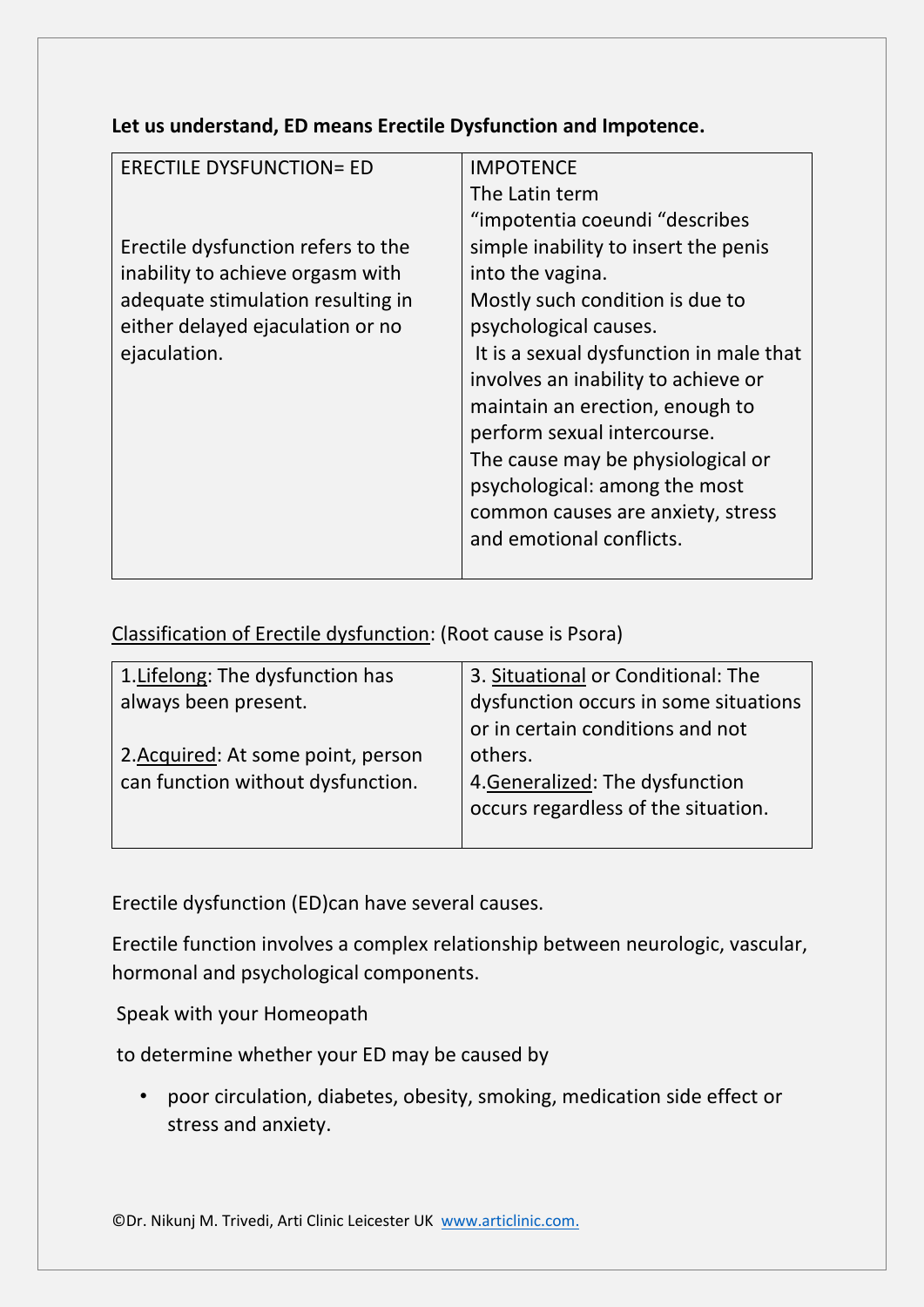**Did you know?** *Scientists and Researchers postulate that the chronic inflammation seen in any inflammatory condition is associated with the presence of inflammatory molecules in the bloodstream which causes damage to blood vessels. Damage to arteries in the penis is one of the known causes of Erectile Dysfunction.*

*Damage to arteries in the penis is one of the known causes of Erectile Dysfunction.*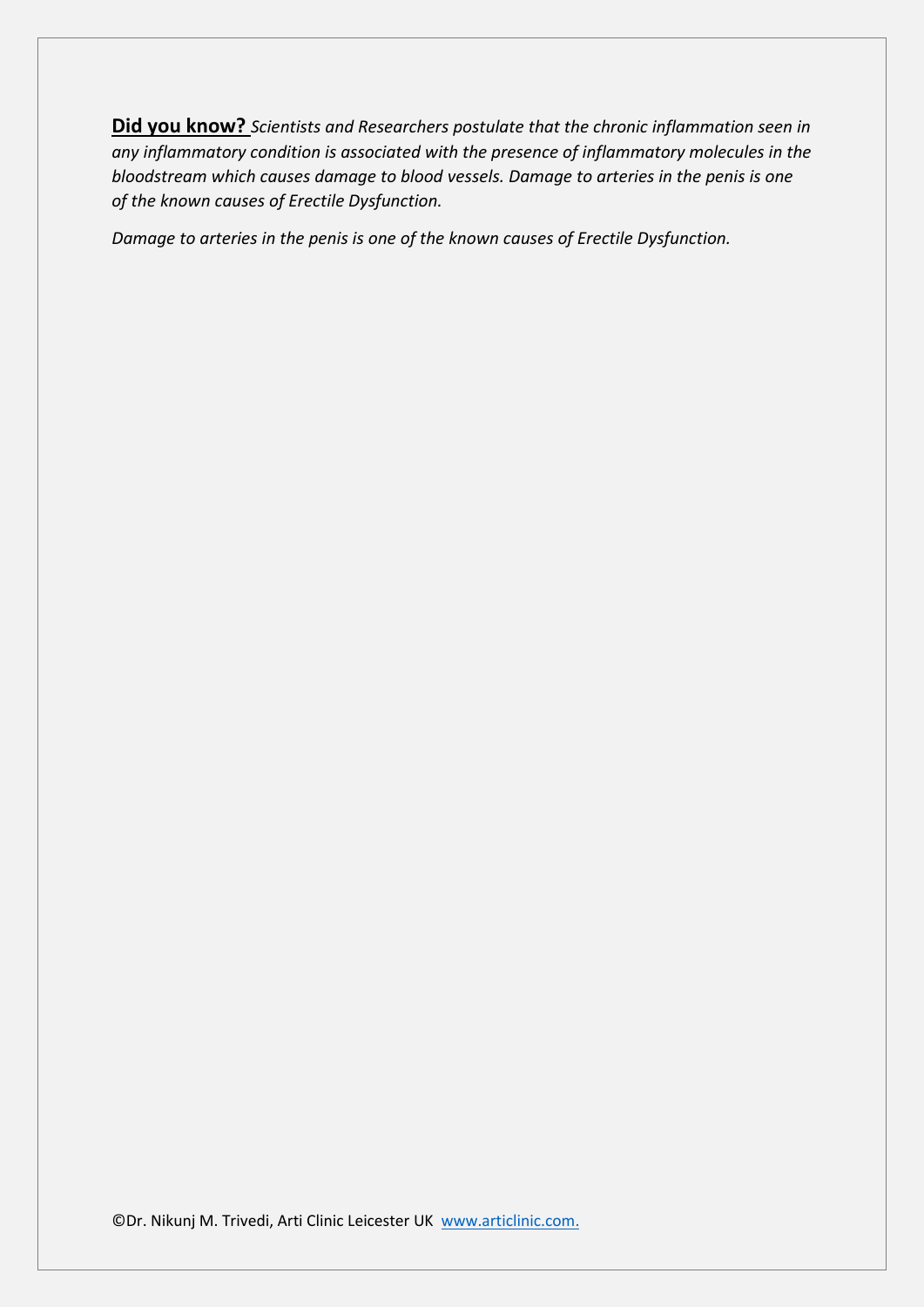# How to treat Male Infertility with Homeopathy?

Infertility is medically defined as a-

"Inability to conceive after multiple sustained attempts of unprotected (Vaginal) intercourse

at least for 12 months."

| Homeopathy can treat the complicated<br>cases of | <b>Factors affecting Male Fertility,</b><br><b>Intrinsic Factors</b> |
|--------------------------------------------------|----------------------------------------------------------------------|
|                                                  |                                                                      |
| <b>MALE INFERTILITY. Like,</b>                   | Genetic<br>$\bullet$                                                 |
|                                                  |                                                                      |
|                                                  | <b>Mumps</b>                                                         |
| Azo-Spermia,<br>$\bullet$                        | Orchitis                                                             |
|                                                  | Cryptorchism (Relation of one or both<br>$\bullet$                   |
| Oligo-Spermia<br>$\bullet$                       | of the testes in the abdominal cavity)                               |
| $\bullet$                                        | Cryptorchid:                                                         |
| Oligoasthenospermia                              | A person with un-descended Testis.                                   |
| Necro Spermia, Pyo Spermia<br>$\bullet$          | Testicular injury<br>$\bullet$                                       |
|                                                  | <b>Extrinsic Factors</b>                                             |
| Anti-Sperm Antibodies<br>$\bullet$               | <b>Exposure to Industrial or Environment</b>                         |
|                                                  | <b>Toxins</b>                                                        |
| Hydrocele<br>٠                                   | <b>Excessive Heat Exposure.</b><br>$\bullet$                         |
| $\bullet$                                        | Acute illness<br>$\bullet$                                           |
| Varicocele                                       | Prolonged Fever<br>$\bullet$                                         |
|                                                  | Recreational drug use<br>$\bullet$                                   |
|                                                  | Alcohol intake<br>$\bullet$                                          |
|                                                  | <b>Drugs</b><br>$\bullet$                                            |
|                                                  | - Anabolic Steroids                                                  |
|                                                  | - Exposure to Di-ethyl -Stilbesterol<br>$\bullet$                    |
|                                                  | - Inadequate length of abstinence prior<br>$\bullet$                 |
|                                                  | to analysis.                                                         |
|                                                  | - Physical evaluation is equally                                     |
|                                                  |                                                                      |
|                                                  | Important                                                            |
|                                                  |                                                                      |

• Emotional aspect: Infertility is very sensitive issue on emotional aspect. Superadded

Male Ego, Inhibition, neuro-endocrinologic factors thought to affect reproduction.

- Miasmatically overly complicated and
- Clinically incredibly challenging subject, to treat where.......
- Emotions are superadded with various abnormal and iatrogenic somatic and Hormonal pathology affecting either both or single partner.
- Here, Homeopath must find out the root cause and restore back to normal physiology to ease the process of conception.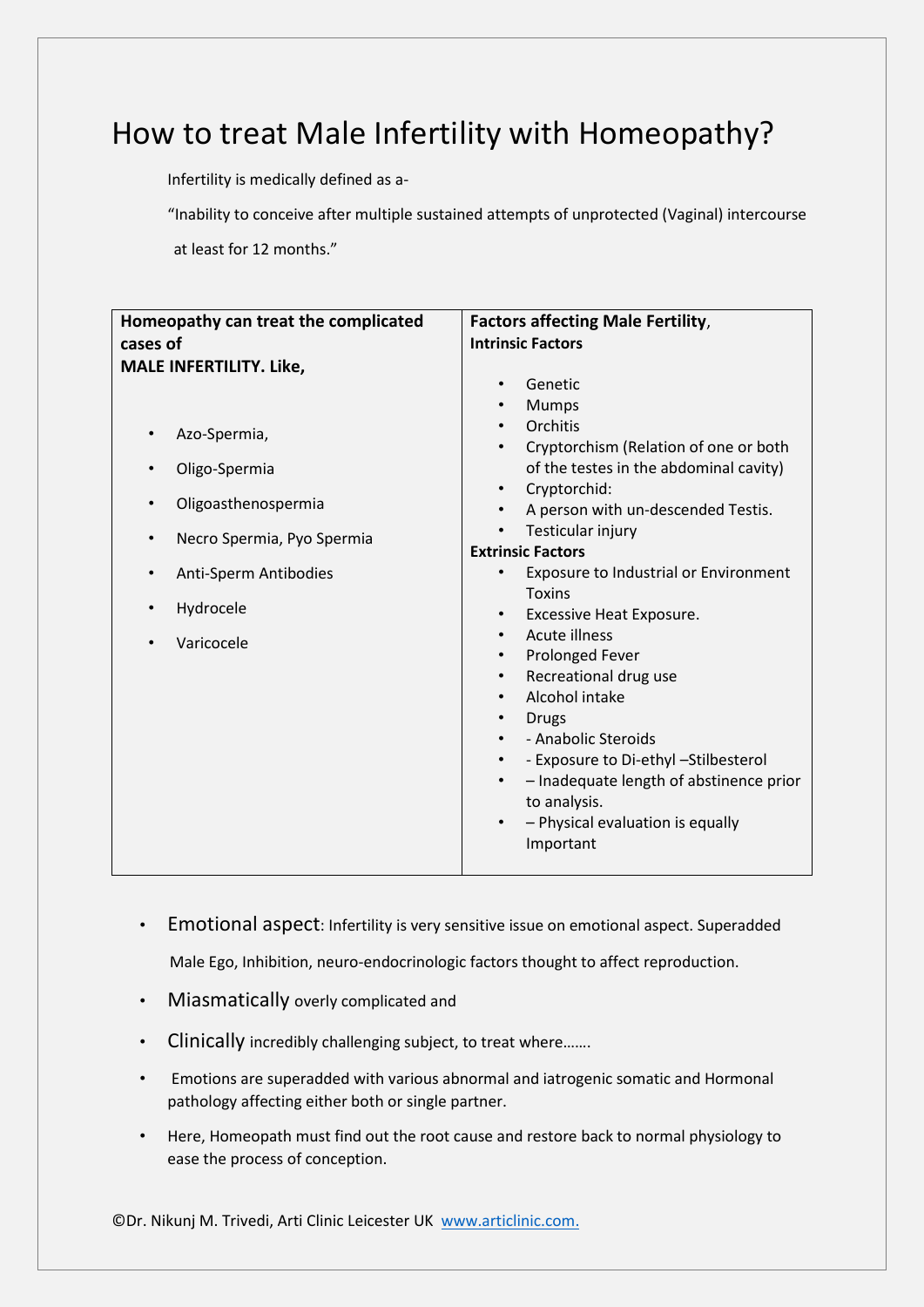- Most of the patients have tried various treatment options with invasive procedures, before seeking treatment from the Homeopath…. because of, some abnormal and invisible process going on inside the patient`s body.
- Considering patients- MALE and FEMALE, both the partners, finding its obstacles to cure, its removal and restoration. After that, we can proceed for selection of Miasm, totality and simillimum.

#### Case:1 A case of Oligo Spermia

Mr. K P. 35 YEARS Old from Leicestershire UK.

• A well-built, handsome, enthusiastic young man with very apprehensive mood and doing everything in haste as "hurried and worried" nature and character, from Hinkley UK.

Came for consultation for his problem with his wife.

- He was much worried about all these complains of his wife and as a result he also developed erectile dysfunction, which gradually resulted in severe oligo–Spermia.
- He has a strong liking towards jewellery, diamonds, gold, white gold. He is fond of eating sweets and craves them more during times of tension.

| Investigations:                         | Investigations:                                                     |
|-----------------------------------------|---------------------------------------------------------------------|
| Date: 14-03-2002<br>$\bullet$           | Date: 13-05-2002<br>$\bullet$                                       |
| 1st Semen examination:                  | 2nd Semen Examination:<br>$\bullet$                                 |
| $TSC - 8.9$ million/ cu mm<br>$\bullet$ | TSC $-$ 49.6 million / cu ml<br>$\bullet$                           |
| Volume $-3.0$ ml<br>$\bullet$           | Actively motile - 55%<br>$\bullet$<br>Sluggishly - 20%<br>$\bullet$ |
| Fructose - +ve<br>$\bullet$             | Non – motile – 25%<br>$\bullet$<br>٠                                |

#### Treatment*:*

- Arg.Nit. 1M One dose per week
- Tab: ACRO-3X 2TDS x 1 week
- (L-ARGENINE PROVED BY-DR. NIKUNJ TRIVEDI)
- Liquid: AGNUS CASTUS –Q -10 --Drops Morning- with water.

 His wife delivered a baby girl in 2003, now baby girl has grown up and she is my patient too.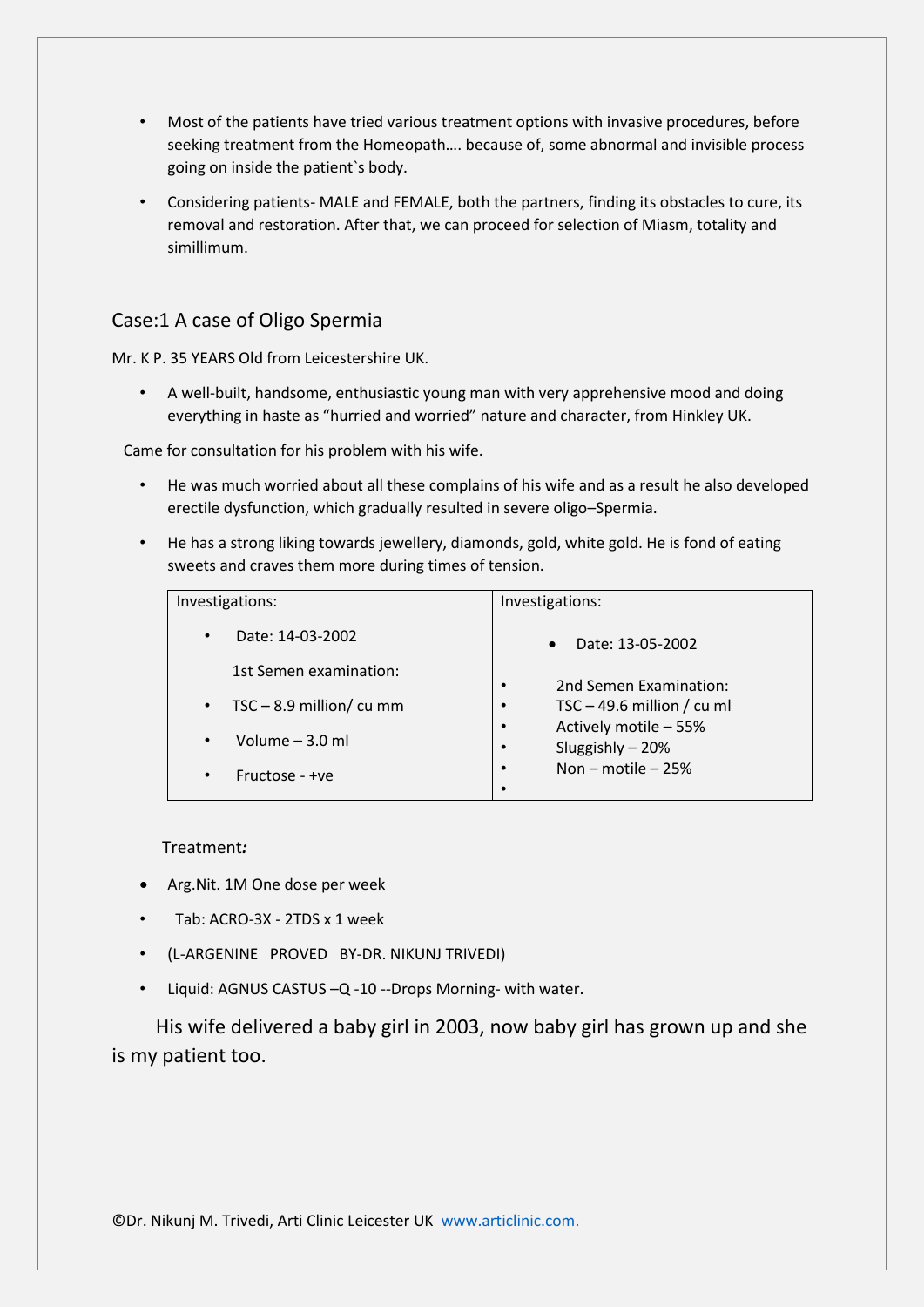## Case:2 Bad Effect of "Stock market" on Sperms Production

Male patient Mr. Mehta, 32 years, from xxxxnagar, By profession- share broker

had a complain of Erectile **Dysfunction**-as a PE with gross Oligo-Spermia, only 0.2 million/ml and very sluggishly motile sperms were noticed after two years of his marriage- (referred by a Homeopath, who is a principal of Homeopathic college in Gujarat.)

History revealed that he made huge loss in share market, 2 years ago and never well since then and became very slow, sluggish and lost interest in his routine.

Root of Dysfunction was PSORA, as it's an acquired- situational or conditional cause.

But, at one point I observed, his count and motility both were improved!

WHY? Because stock market was improved! He recovered some of his loss and felt happy.

I selected:

\*Agnus Castus -200 Followed by

\*Lycopodium 200 weekly for four weeks.

Patient improved his ED with good amount of *sperms in semen 110 million/ ml. He is a father of two sons*, now.

After that, he used to take regularly Lycopodium 200, as a sex tonic because he found after taking it, he maintains his erection and enjoying his personal life…...!!!

- Boerieck says about
- \*Agnus: Male-- No erections. Impotence. Parts cold, relaxed. Desire gone (Selen; Con; Sabal). Scanty emission without ejaculation. Loss of prostatic fluid on straining. Gleety discharge. Testicles, cold, swollen, hard, and painful.
- \*Lycopodium: Male--No erectile power; impotence. Premature emission (Calad; Sel; Agn). Enlarge prostate.
- Mind--Melancholy; afraid to be alone. Little things annoy, Extremely sensitive. Averse to undertaking new things. Head strong and haughty when sick. Loss of self-confidence. Hurried when eating. Constant fear of breaking down under stress. Apprehensive. Weak memory, confused thoughts; spells or writes wrong words and syllables. Failing brainpower (Anac; Phos; Baryt). Cannot bear to see anything new. Cannot read what he writes. Sadness in morning on awaking.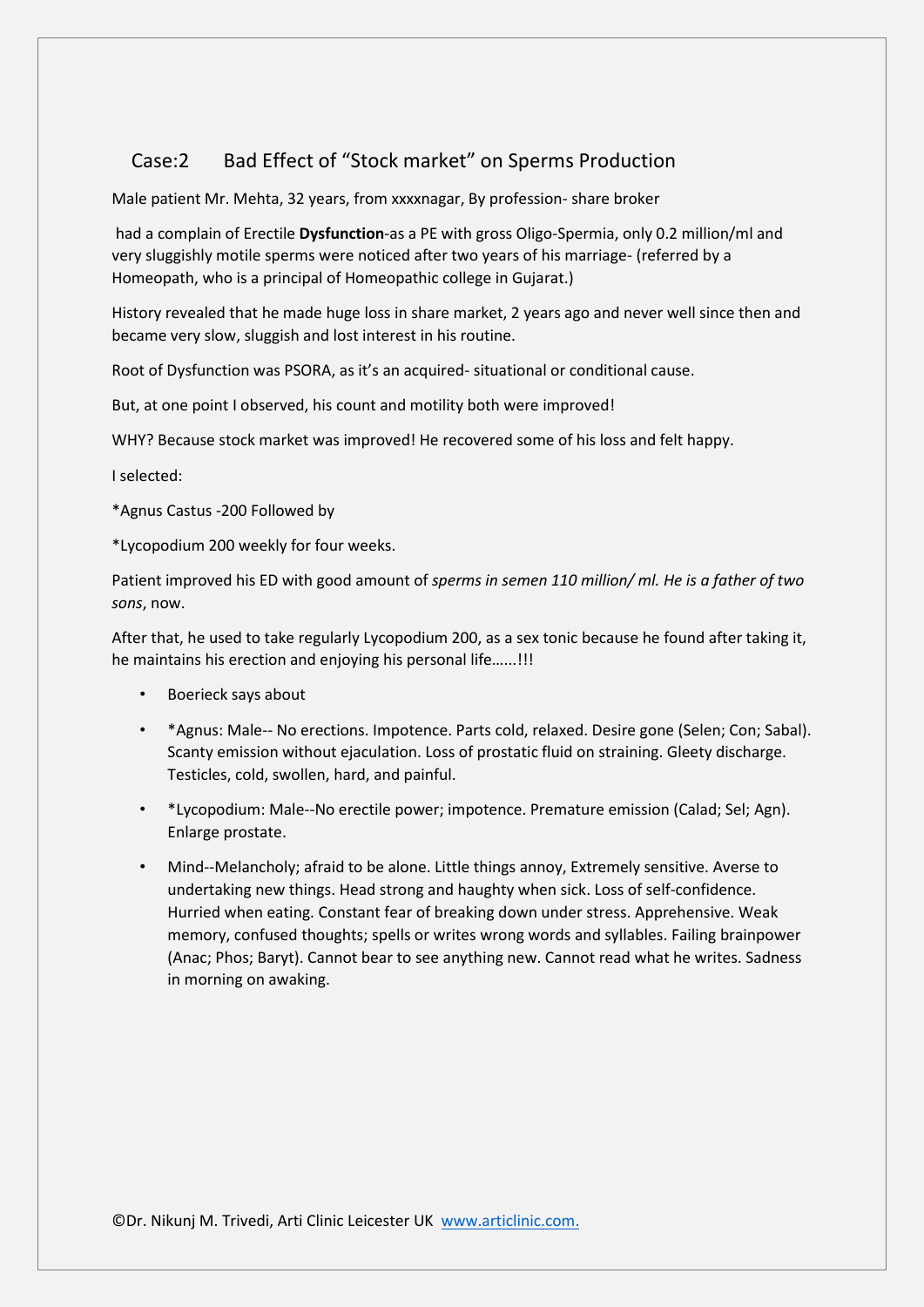#### Case: 3 Azospermia

- Mr. Raj Patel 30 **YEARS**  Nadiad
- The patient was refereed to me by an Ayurvedic Practitioner, as he was literally crying when Ayurvedic practitioner showed his inability to treat him.
- Very lean, thin & Overanxious about his azoospermia (as his wife was Medical Lab.technician). Severe anxiety when alone, Crying when quiet and alone. Always love to sit outside (in garden at his home)
- No sperm at all in semen. PH: 7.0 Ejaculation: Difficult. So had a problem on the first night which has created a big impact on his mind and unable to discuss the things freely with his wife.
- H/O: Mumps in childhood, O/E: Testicular Atrophy-USG: Testes –smaller in size. Bilateral dilated venous plexus, more on Left side with reflux.

(His concern: He is Only son in his family with a big business as a Tobacco Merchant, so much worried about his future and inheritance and his literate wife.)

Treatment selected:

- Selected Nosode: Parotidinum 1M One dose every week for six weeks.
- Iodium200 4pills Morning-4 Pills Evening for six weeks.
- Following that 1<sup>st</sup> Semen report after eight weeks showed 15mill/ml.
- Fructose: +ve, Motility: 55% actively motile
- I treated him for six months and his wife delivered baby boy with LSCS.

#### About Iodium:

- Iodium: Male --Testicles swollen and indurated. Hydrocele. Loss of sexual power, with atrophied testes. Acute exacerbation of chronic inflammation.
- Rapid metabolism: Loss of flesh great appetite. Hungry with much thirst. Better after eating. Great debility, the slightest effort induces perspiration. Iodium individual is exceedingly thin, dark complexioned, with enlarged lymphatic glands, has voracious appetite but gets thin. Tubercular type.
- All glandular structures, respiratory organs, circulatory system are especially affected; they atrophy. Iodine arouses the defensive apparatus of the system by assembling the mononuclear leucocytes whose phagocytic action is marked, at a given point. Lead poisoning. Tremor. Iodine craves cold air.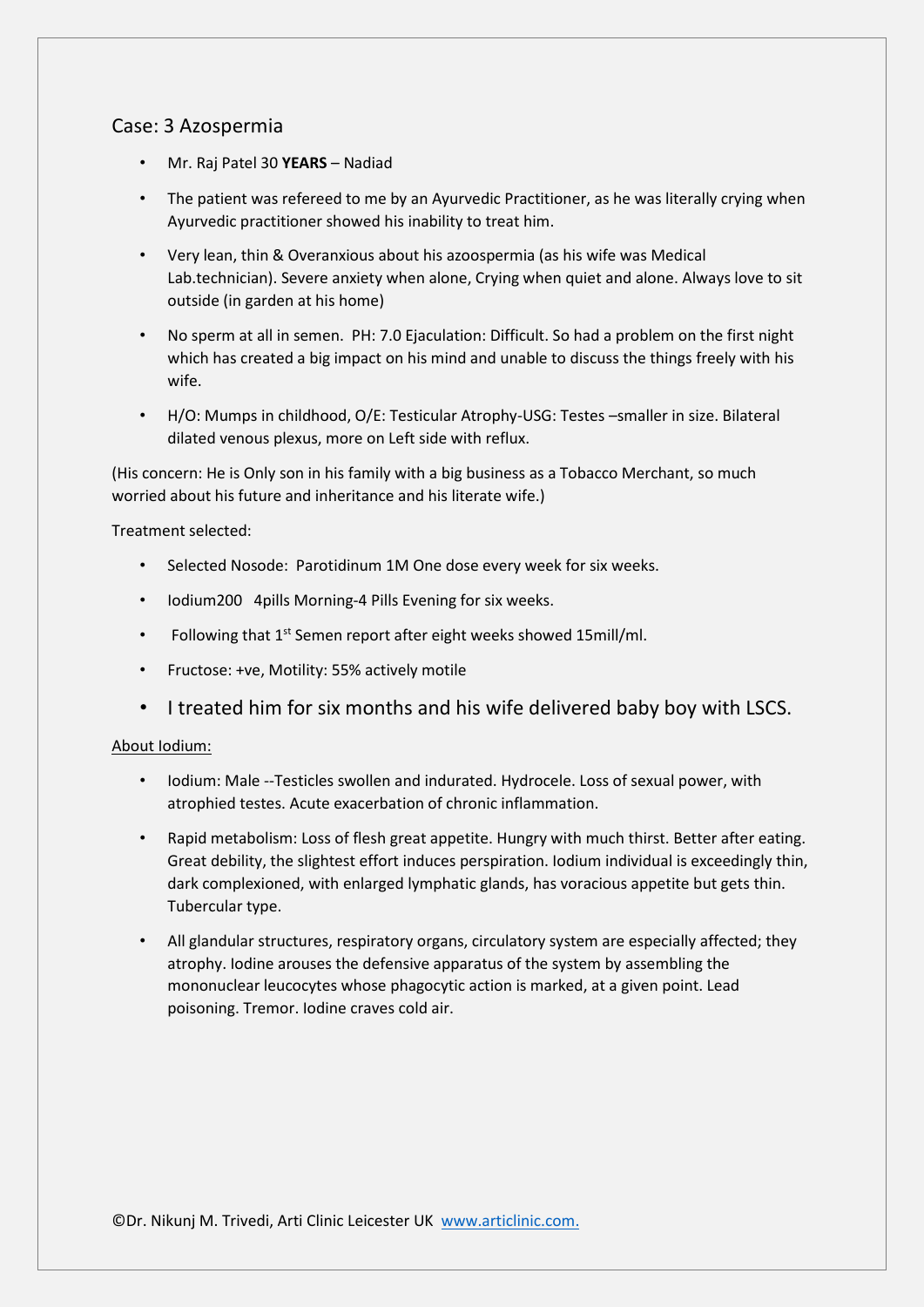## Case: 4 A Case of AZOSPERMIA – 47 YEARS OLD from Houston Texas, USA

Mr.PM-from Huston-Texas

- A 47 years old, US based male, lean, thin depressed, confused came to my clinic on 5th august 1998 was referred to me by one of my friends from UK.
- Mr.PM, married to an Indian girl in US and living very happily with her, for a period of years, having their post office and convenience store in Huston. Unfortunately, they couldn`t start family, so they started rounding up the treatment and investigations in US and the result of investigations of female partner were normal, but Mr. PM ended with a diagnosis of Azospermia, though having a hypersexual drive. Then he realized the seriousness and started reading about Infertility and erected a library of the infertility books but as a result the marriage ended in divorce without finding any fertility related solution for him. The divorced girl, after re- married, conceived very shortly and again after three years became a mother of two lovely healthy kids.

The divorce procedure to Mr.PM was lot costlier than what he expected, made him trembled with severe grievance shock psychologically and financially dragged him in depression and loss of confidence.

- Unfortunately, Mr.PM met with another shock of sad demise of his father who passed away with heart attack and his last wish was to see and to play with his son`s kids, which was not being fulfilled.
- As a part of Hindu religious customs, Mr.PM came to India to pay the last sacred homage to the ashes of his late father and he grabbed the chance to arrange a consultation at my hospital in India.
- He talked with me for all his problems and he also expressed his fear that, recently he married again and he didn`t discussed about his condition of " Azospermia" to his wife and so he was so frightened that when his wife will come to know about it, what will happen to him ?
- He had a fear of repetition of past and was scared about divorce and financial compensation to his ex and again he will be back to square position, all these thoughts made a turmoil in his mind lead him to Erectile dysfunctions, where once upon a time he had a hyper drive for sex.
- So, he was deliberately avoiding physical sexual contacts to her, as he started considering himself as sterile and impotent.
- He was very nervous, anxious, apprehensive and restlessly irrelevant loquacious.
- Sudden crying, weeping, moaning and sudden mood swing revealed his split personalitybipolar disorders which he confessed in many other occasions.
- It has been said "Guilty conscious pricks the mind "on that way he was taking too much care of his new wife with extreme politeness and strong arrogance with rest of the family members.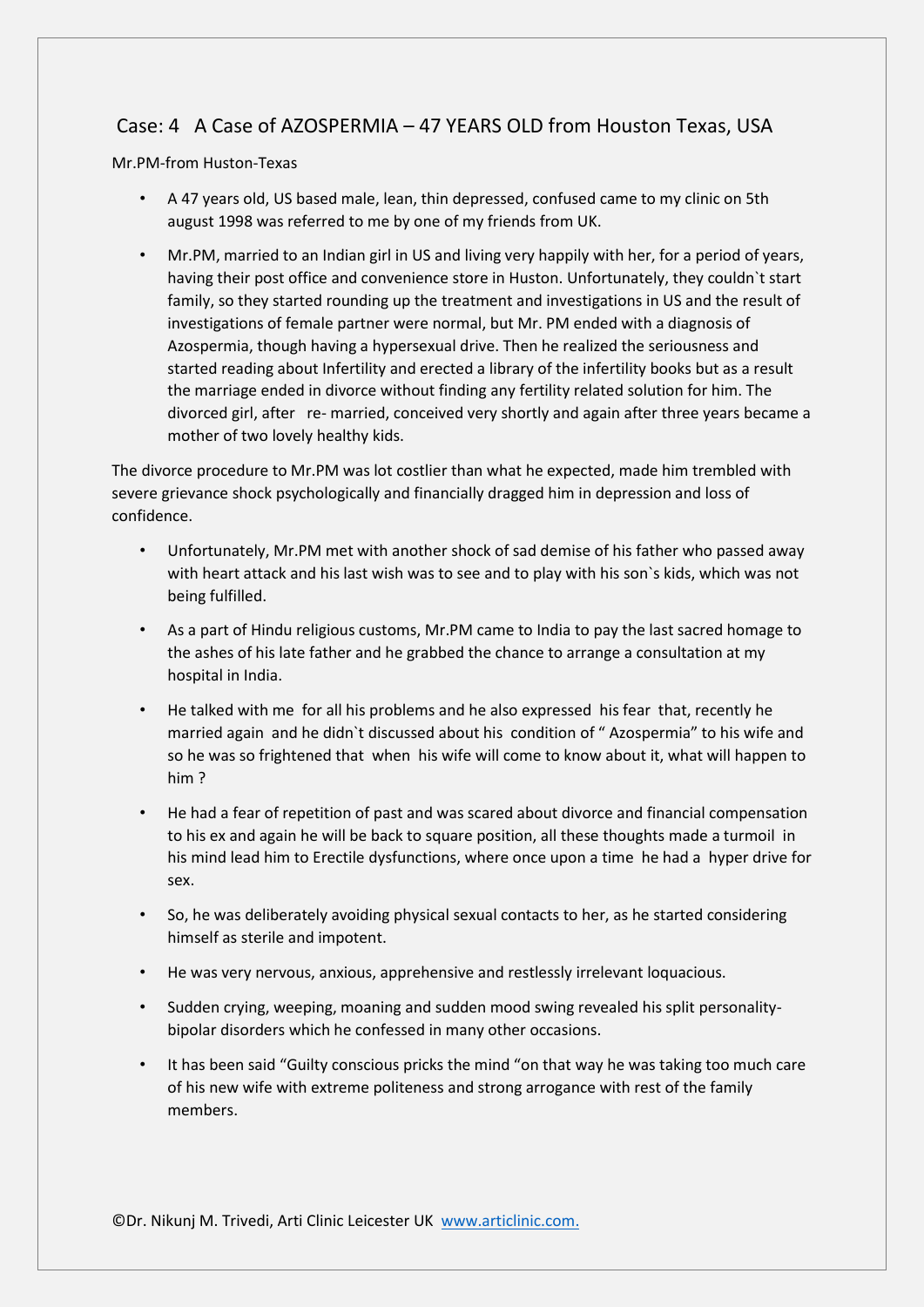- He was extremely uncomfortable when was talking about his first marriage. He was unable to forget his first wife though she took divorce and became mother of two with another partner. For that, he was cursing, swearing, self-abusing to himself and his family.
- I easily recognized his guilt, frustrations, emotional set back when he cried like a small kid, during consultation.
- I explained him about his latent cause and causative factors and assured him to continue treatment and wait for couple of months to restore him back to his normal physiology
- While considering his history, body language etc. Ultimately, I concluded his split personality with mild bipolar, when I showed warm and sympathetic approach towards his condition by injection a few words about his skills, ability, care and sympathy for his ex wife and his will power to overcome all the problems with his firm determination, he developed willingness and full confidence and faith in Homeopathic treatment.
- Also, my counselling has helped him to build faith in his new marriage and his family and society.
- He agreed for Homeopathic treatment with the rays of hope in his eyes, which I ever noticed immediately. So, I analyzed his case and rubrics as below:

#### **Considering his history and clinical observations, I considered the following rubrics**

Miasm: Psoric and Syphilitic-Mixed Selected Rubrics:

- 1. Bad effect of shock from knowing about-Azospermia
- 2. Bad effect of shock from Divorce
- 3. Bad effect of shock from Financial compensation to wife
- 4. Bad effect of shock from Financial crises in Business
- 5. Bad effect of shock from death of his father
- 6. Bad effect of latent worries, Guilt
- 7. Every moment sighing, cursing, laughing, restlessly irrelevant loquacity.
- 8. Frequent mood swing-angry, excited, self-abusive, impulsive, erratic.
- 9. Hysterical –as if he will faint, become unconscious, will have an attack of asthma
- 10. Unable to forget the past, vindictive
- 11. Want of desire, Erection fails when attempted.
- 12. Anxiety about future
- 13. Strong craving for alcohol, non- yeg food and pungent food.
- 14. Can't keep his promises-Liar.
- 15. Fear of Reptiles-Snakes, poverty
- 16. Head strong, obstinate.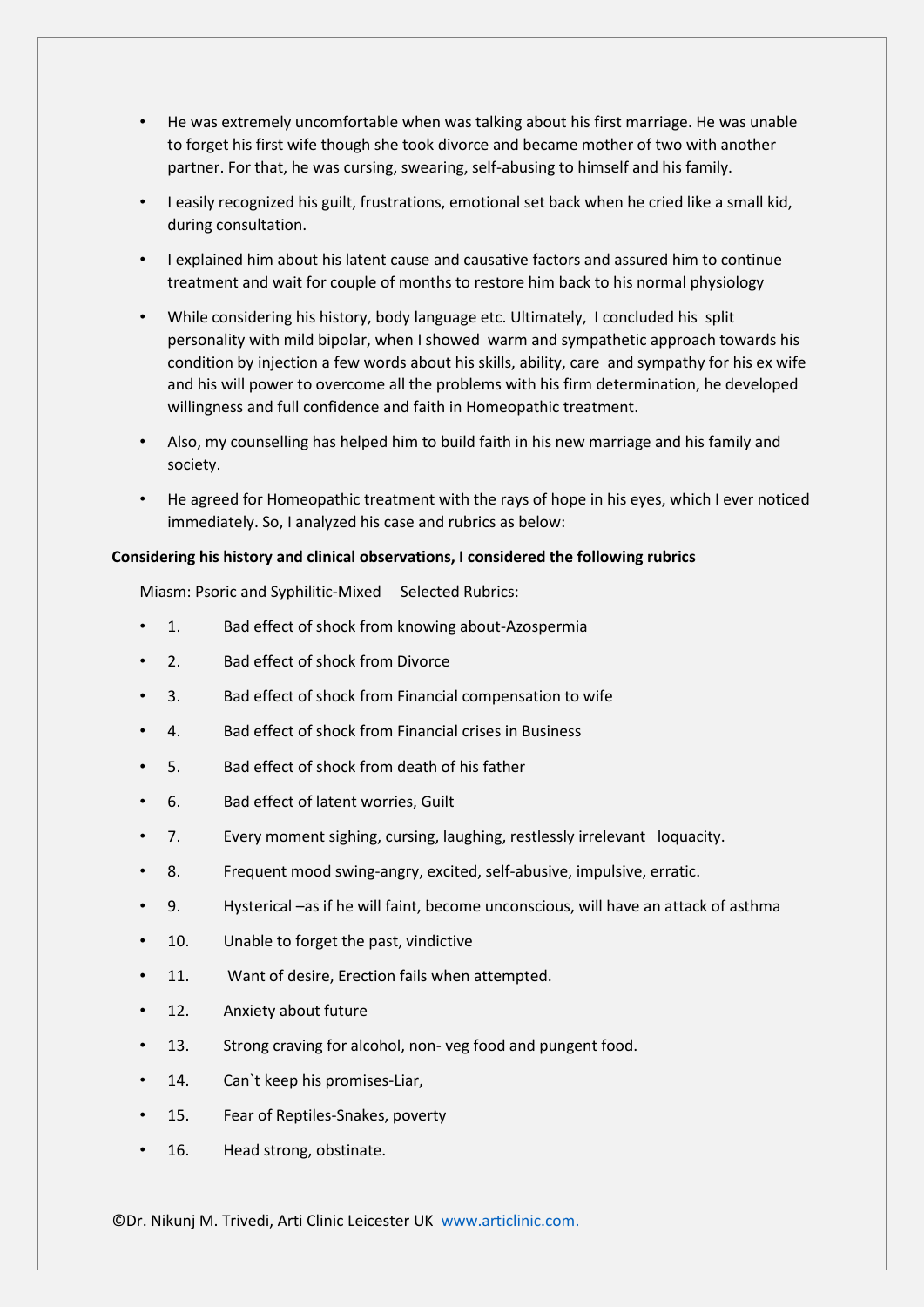I started with deep acting constitutional remedy….

• I started with Syphillinum 1M one dose to be taken on every Sunday, followed by

Ignatia 200 in 40 no. globules 4 pills Morning-4 pills Evening -- for one week.

- After one week, again, he came to clinic for follow up consultation with great enthusiasm. He was looking more confident and emotionally stable. He was anxious and apprehensive about his libido, which he thought need to get improved.
- He was prescribed Ignatia-200 one dose daily followed by Nat.Mur-3X 4 tab. Morning and 4 tab. Evening for two weeks.
- After twenty days, he paid his last visit to clinic, as was ready to leave for US, so wanted to collect the medicines. But he was very calm and confident with a bit of apprehension about starting family by earliest.

He has not remembered his past or his late father and his wish and not emotional as well.

- He was explaining to me about the philosophy of life that everyone must go one day but we should perform our duties with dedication, so he did to his family.
- Considering his approach and changes, I decided to give him a Psorinum **1M** and Tuberculinum 1M, alternate week, followed by Tab.Acid Phos 3X 3 tabs BD and Gelsemium - 200 one dose every day for two to three months. He left my clinic in Mid-September for USA with bottles of Homeopathic Medicines and Bundles of confidence.

In December 1998, he phoned me from Huston-USA, that his wife has missed her regular period and was apprehensive about her medical problem, if aroused, any.

I advised him to wait for two weeks and then consult the local doctor.

Again, he phoned me in January: 1999 that his wife is pregnant, and Homeopathy has really worked on him to establish the Family. I have put the copy of his letter of Thanks on my website and when his wife delivered a baby boy, he consented to put his photograph on my web site. So, deep acting Miasmatic medicines, without any investigations are always restoring the abnormal pathology to normal physiology—that was our master Dr. Hahnemann has explained. This is the way How Homeopathy has worked !